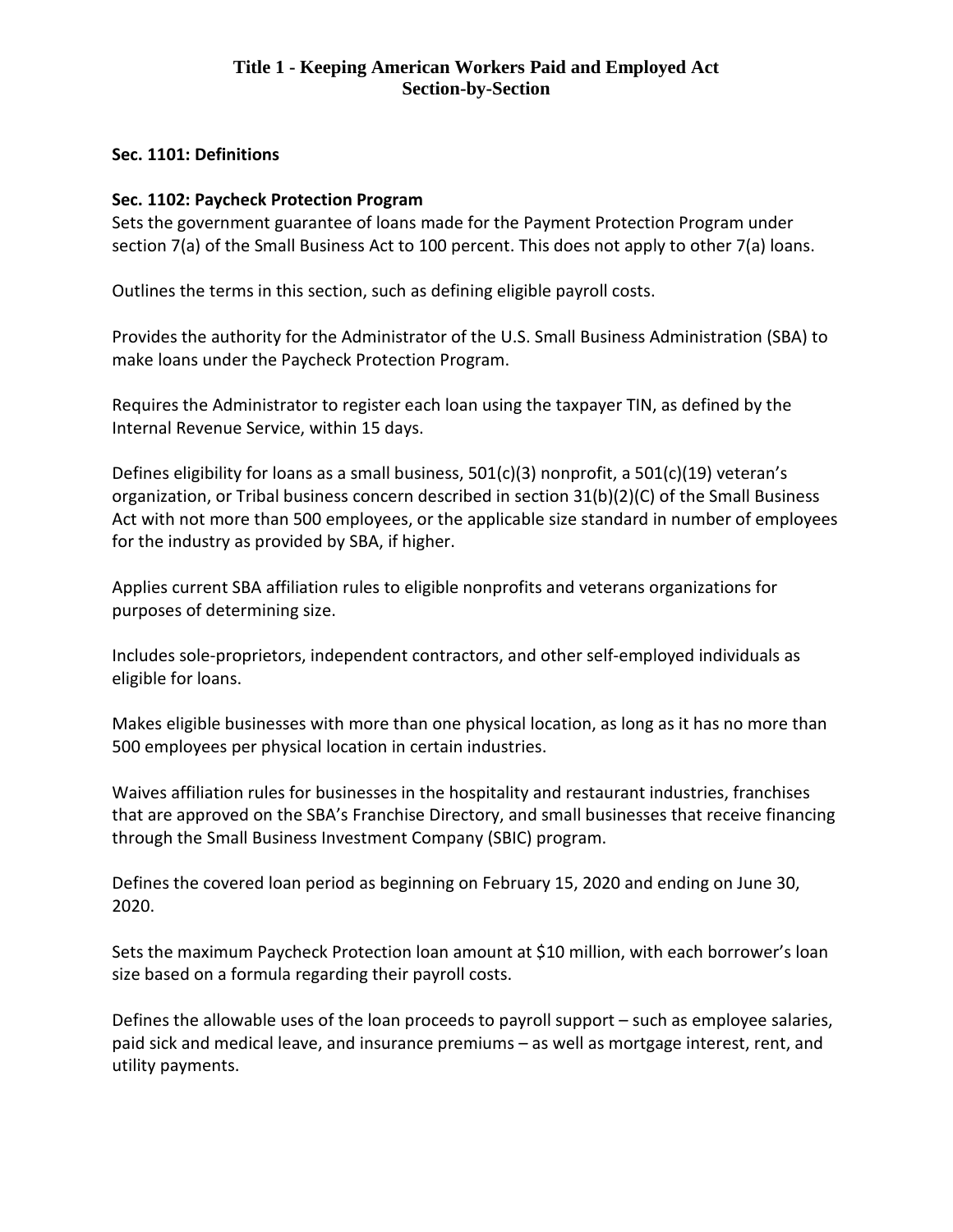Extends delegated authority, which is the ability for lenders to make determinations on borrower eligibility and creditworthiness without going through SBA's channels, to all current 7(a) lenders, and extends that same authority to new lenders that join the program.

For eligibility purposes, instead of requiring lenders to determine repayment ability, which is not possible during this crisis, lenders will only need to determine whether a business was operational on February 15, 2020 and if it had employees for whom it paid salaries and payroll taxes, or if the borrower is a paid independent contractor.

Provides the U.S. Department of Treasury temporary authority to approve new lenders to make Paycheck Protection loans through the 7(a) loans.

Allows a borrower who has an EIDL loan related to COVID-19 and made on or after January 31, 2020 to apply for a Paycheck Protection loan, with an option to refinance that loan into a PPP loan up until the end of the covered period for PPP loans (June 30, 2020). However, the emergency EIDL grant award of up to \$10,000 would be subtracted from the amount forgiven under the Paycheck Protection Program. Existing EIDL borrowers not related to COVID-19 are also eligible to apply for Paycheck Protection loans for payroll assistance, but they may not refinance into a Paycheck Protection loans.

Requires eligible borrowers to make a good faith certification that the loan is necessary due to the uncertainty of current economic conditions caused by COVID-19; they will use the funds to retain workers and maintain payroll, lease, and utility payments; and that the borrower does has not have an application pending for another 7(a) loan for the same purpose and is duplicative of amounts applied for or received under a Paycheck Protection loan, and that between February 15, 2020 and December 31, 2020, the borrower is not receiving funding from another 7(a) loan for the same purpose.

Waives both borrower and lender fees for Paycheck Protection loans that typically apply for regular 7(a) loans.

Waives the credit elsewhere test for borrowers seeking a loan under this program.

Waives collateral and personal guarantee requirements for borrowers under this program.

Outlines the treatment of any portion of a loan that is not used for forgiveness purposes. The remaining loan balance will have a maturity of not more than 10 years, and the guarantee for that portion of the loan will remain intact.

Sets the maximum interest rate for Paycheck Protection loans at 4 percent, whether the loan is made by an SBA lender or Treasury-approved lender.

Prohibits any prepayment fees charged to borrowers.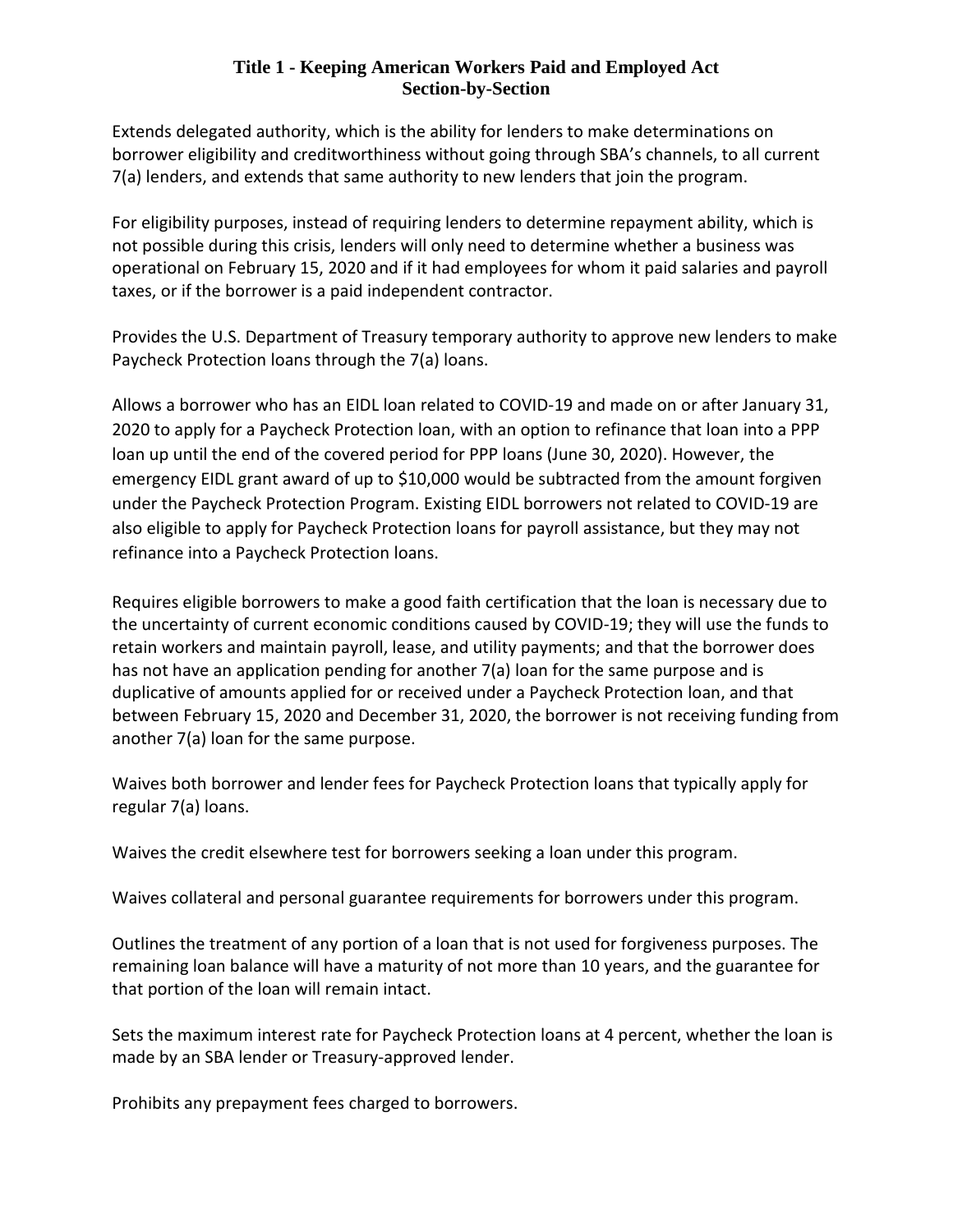Mandates that SBA require all Paycheck Protection lenders to defer payments for at least six months and not more than a year. If a Paycheck Protection loan that has been sold on the secondary market, and the investor will not defer payments, SBA is required to purchase the loan and provide deferment of payments for at least six months and not more than a year. Requires SBA to disseminate guidance to lenders on this deferment process within 30 days.

Allows Paycheck Protection loans to be sold on the secondary market and prohibits SBA from collecting a fee.

Provides the regulatory capital risk weight of loans made under this program, and temporary relief from troubled debt restructuring (TDR) disclosures for loans that are deferred under this program.

Requires the Administrator to provide a lender with a process fee for servicing the loan. Sets lender compensation fees at 5 percent for loans of not more than \$350,000; 3 percent for loans of more than \$350,000 and less than \$2,000,000; and 1 percent for loans of not less than \$2,000,000.

Further, it includes a sense of the Senate for the Administrator to issue guidance to lenders and agents to ensure that the processing and disbursement of covered loans prioritizes small business concerns and entities in underserved and rural markets, including veterans and members of the military community, small business concerns owned and controlled by socially and economically disadvantaged individuals.

Provides an authorization level of \$349 billion for the Paycheck Protection program through December 31, 2020.

Increases the maximum loan for a SBA Express loan from \$350,000 to \$1 million through December 31, 2020, after which point the Express loan will have a maximum of \$350,000.

Requires Veteran's fee waivers for the 7(a) Express loan program to be permanently waived.

Permanently rescinds the interim final rule entitled, "Express Loan Programs: Affiliation Standards" (85 Fed. Reg. 7622 (February 10, 2020)).

## **Sec. 1103: Entrepreneurial Development**

Authorizes SBA to provide additional financial awards to resource partners (Small Business Development Centers and Women's Business Centers) to provide counseling, training, and education on SBA resources and business resiliency to small business owners affected by COVID-19.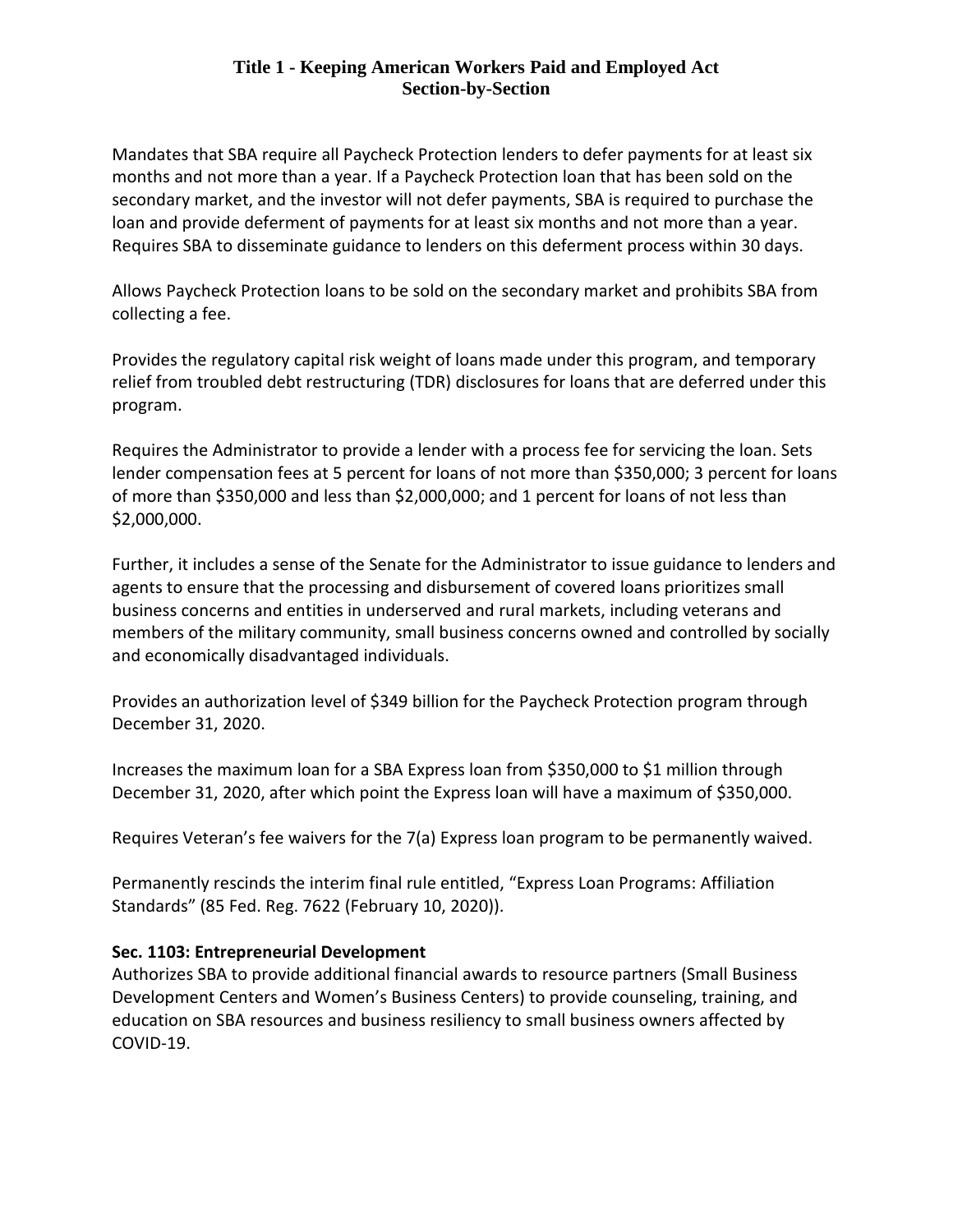Authorizes SBA to provide an association or association representing resource partners with grants to establish:

- one online platform that consolidates resources and information available across multiple Federal agencies for small business concerns related to COVID–19; and
- a training program to educate Small Business Development Center, Women's Business Center, Service Corps of Retired Executives, and Veteran's Business Outreach Center counselors on the various federal resources available to ensure counselors are directing small businesses appropriately.

# **Sec. 1104: State Trade Expansion Program**

Supports small business trade and exporting by allowing states to carry over STEP funds from FY18 and FY19 into FY21 to ensure that they still have access to that money once normal business resumes.

Directs the Administrator to reimburse STEP recipients for financial losses related to the cancelation of a foreign trade mission or trade show exhibition due to COVID-19, provided that the reimbursement is not greater than the recipient's grant funding.

## **Sec. 1105: Waiver of Matching Funds Requirement under the Women's Business Center Program**

Eliminates the non-federal match requirement for Women's Business Centers (WBC) for a period of three months.

## **Sec. 1106: Loan Forgiveness**

Establishes that the borrower shall be eligible for loan forgiveness equal to the amount spent by the borrower during an 8-week period after the origination date of the loan on payroll costs, interest payment on any mortgage that was in force prior to February 15, 2020, payment of rent on any lease that was in force prior to February 15, 2020, and payment on any utility for which service began before February 15, 2020.

Amounts forgiven may not exceed the principal amount of the loan. Eligible payroll costs do not include compensation above \$100,000 in wages. Forgiveness on a covered loan is equal to the sum of the payroll costs incurred and payments made on a covered mortgage obligation (not including prepayment or payment of principal), a covered rent obligation, or covered utilities during the covered 8 week period, proportionate to maintaining employees and wages.

Any loan amount not forgiven is carried forward as an ongoing loan with a maximum term of 10 years, at a maximum interest rate of four percent.

The amount forgiven will be reduced proportionally by any reduction in employees or reduction in salaries. To encourage employers to rehire employees who have already been laid off due to the COVID--19 crisis, borrowers will not be penalized for having a reduced payroll at the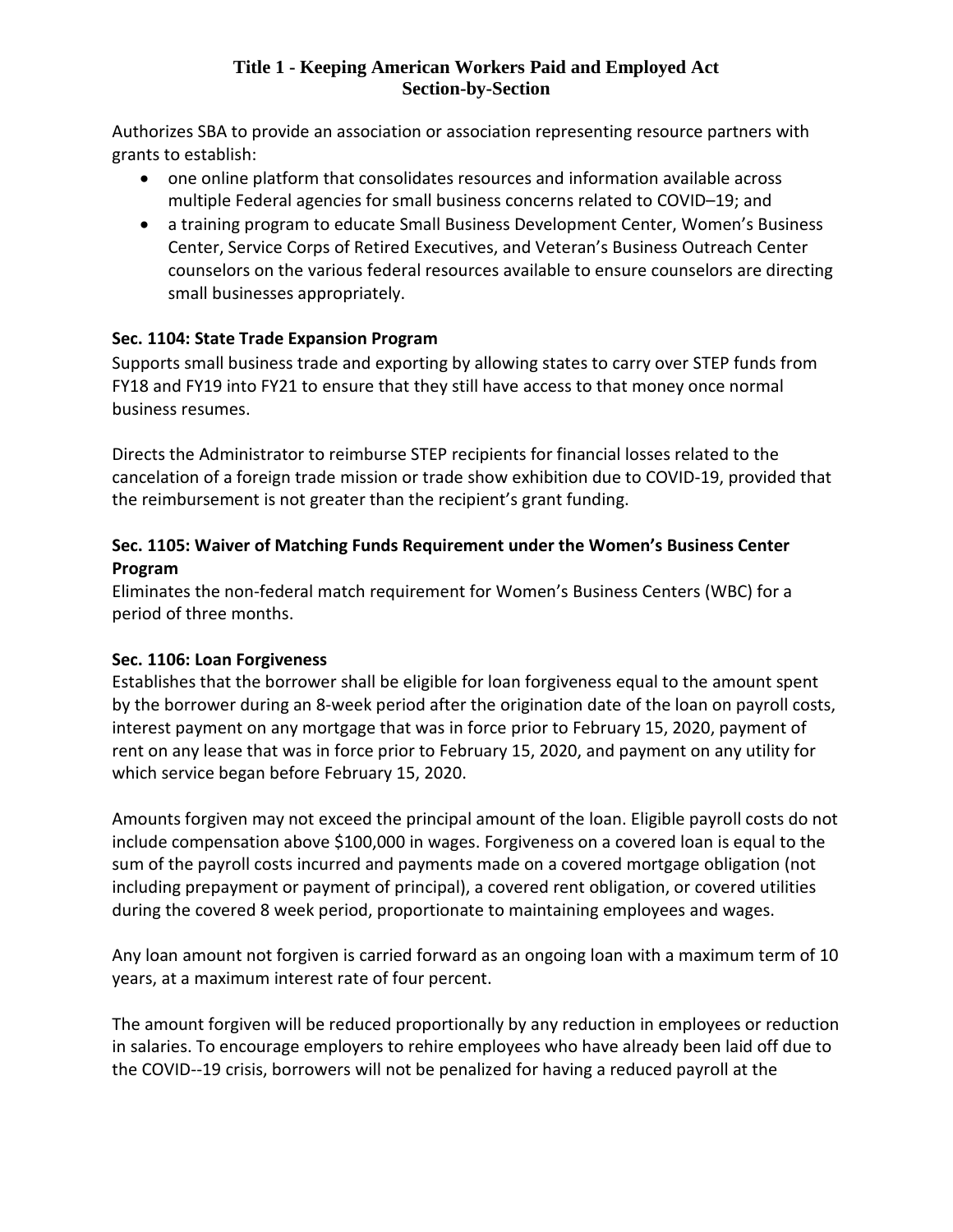beginning of the period so long as the employer eliminates the reduction in the number of employees and/or salary levels by June 30, 2020.

Allows forgiveness for additional wages paid to tipped workers.

Borrowers will verify to lenders their payments during the period, with documentation such payroll tax filings and proof of lease payments. Lenders that receive the required documentation will not be subject to an enforcement action or penalties by the Administrator relating to loan forgiveness for eligible uses.

Upon a lender's report of an expected loan forgiveness amount for a loan or pool of loans, the SBA will purchase such amount of the loan from the lender.

Canceled indebtedness resulting from this section will not be included in the borrower's taxable income.

## **Sec. 1107: Direct Appropriations**

This section appropriates funds for the following uses:

- \$349 billion for loan guarantees
- \$675 million for Small Business Administration salaries and expenses
- \$25 million for the Office of Inspector General
- \$240 million for small business development centers and women's business centers for technical assistance for businesses
- \$25 million for resource partner associations to provide online information and training
- \$10 million for minority business centers for technical assistance for businesses
- \$10 billion for emergency EIDL grants
- \$17 billion for loan subsidies
- \$25 million for Department of Treasury salaries and expenses

The cap for guarantees of trust certificates is set at \$100 billion in principal for secondary market guarantee sales.

Mandates a report from SBA within 180 days to the Committees on Appropriations in the House and Senate with a detailed expenditure plan for using the appropriated amounts.

# **Sec. 1108: Minority Business Development Agency**

Authorizes \$10 million for the Minority Business Development Agency within the Department of Commerce to provide grants to Minority Business Centers and Minority Chambers of Commerce for the purpose of providing counseling, training, and education on federal resources and business response to COVID-19 for small businesses.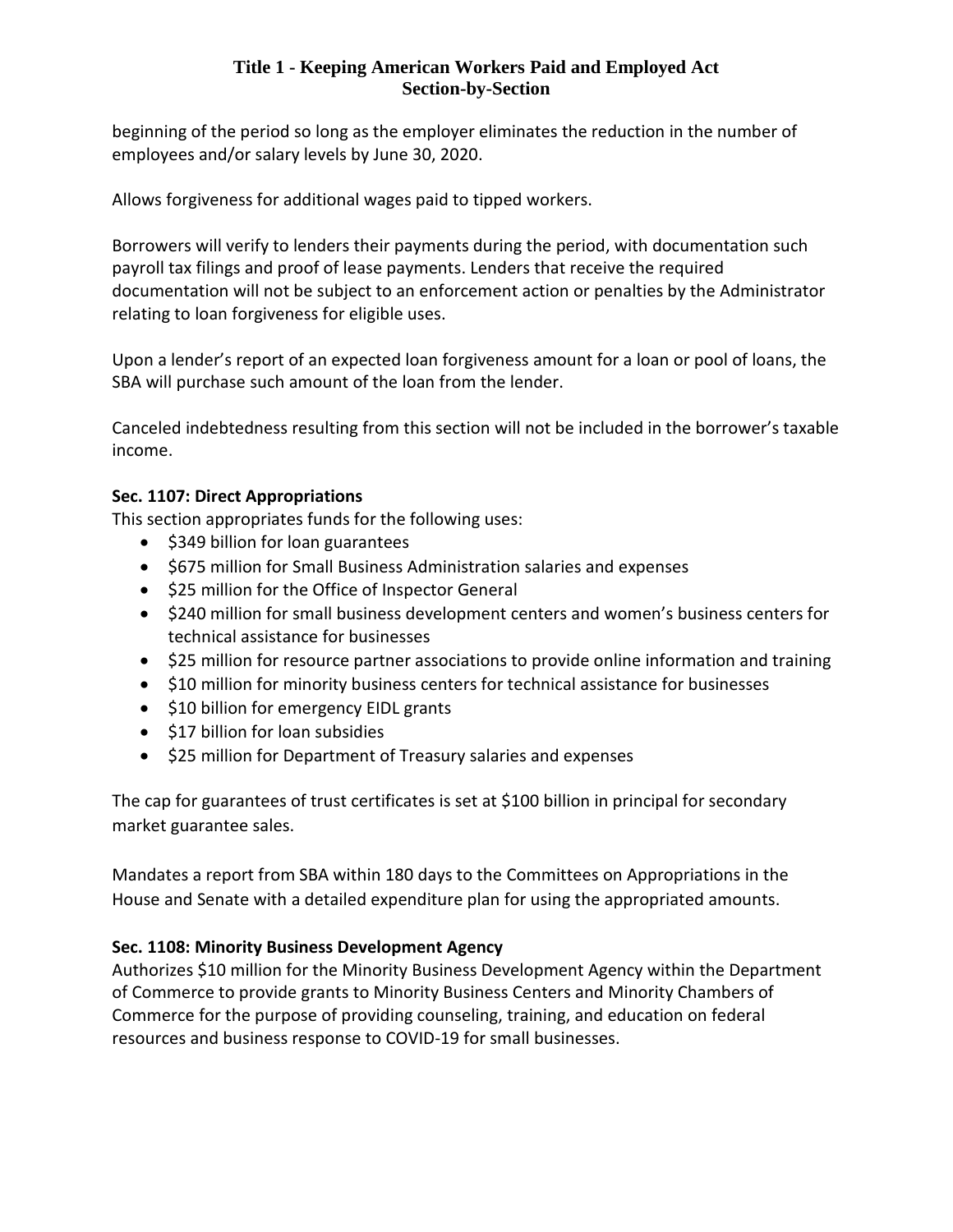Eliminates the Minority Business Center program's non-federal match requirement for a period of three months and allows for centers to waive fee-for-service requirements through September 2021.

Mandates a report within 6 months from MBDA on the grant program.

## **Sec. 1109: United States Treasury Program Management Authority**

Establishes the authority of the U.S. Department of Treasury, the Farm Credit Administration, and other federal financial regulatory agencies to authorize bank and nonbank lenders to participate, including insured credit unions in loans made under the Paycheck Protection Program.

For financial institutions admitted under this section, gives Treasury the authority to issue regulations and guidance for terms concerning lender compensation, underwriting standards, interest rates, and maturity. Interest rates set under this authority may not exceed the maximum permissible rate of interest set on loans made under Section 1102 of this Act.

Requires that Treasury ensure that terms and conditions provided by this section are the same as the terms established for loans under Section 1102 of this Act for borrower eligibility, maximum loan amount, allowable uses, fee waivers, deferment, guarantee percentage (to the maximum practicable extent), and loan forgiveness (to the maximum practicable extent).

Allows Treasury to issue regulations and guidance as necessary, including to allow additional lenders to originate loans and establish terms.

Prohibits borrowers from applying for this loan if that borrower has a previously pending application for a PPP loan or has already received a PPP loan.

Establishes that the SBA will administer the program, including purchasing and guaranteeing loans, with guidance from Treasury.

All 7(a) lenders can opt-in to participate in the Paycheck Protection Program administered by Treasury.

## **Sec. 1110: Emergency EIDL Grants**

Expands eligibility for access to Economic Injury Disaster Loans (EIDL) to include Tribal businesses, cooperatives, and ESOPs with fewer than 500 employees or any individual operating as a sole proprietor, with or without employees, or an independent contractor during the covered period (January 31, 2020 to December 31, 2020). Private non-profits are also eligible for both grants and EIDLs.

Requires that for any SBA EIDL loans made in response to COVID-19 before December 31, 2020, SBA shall waive any personal guarantee on loans below \$200,000, the requirement that an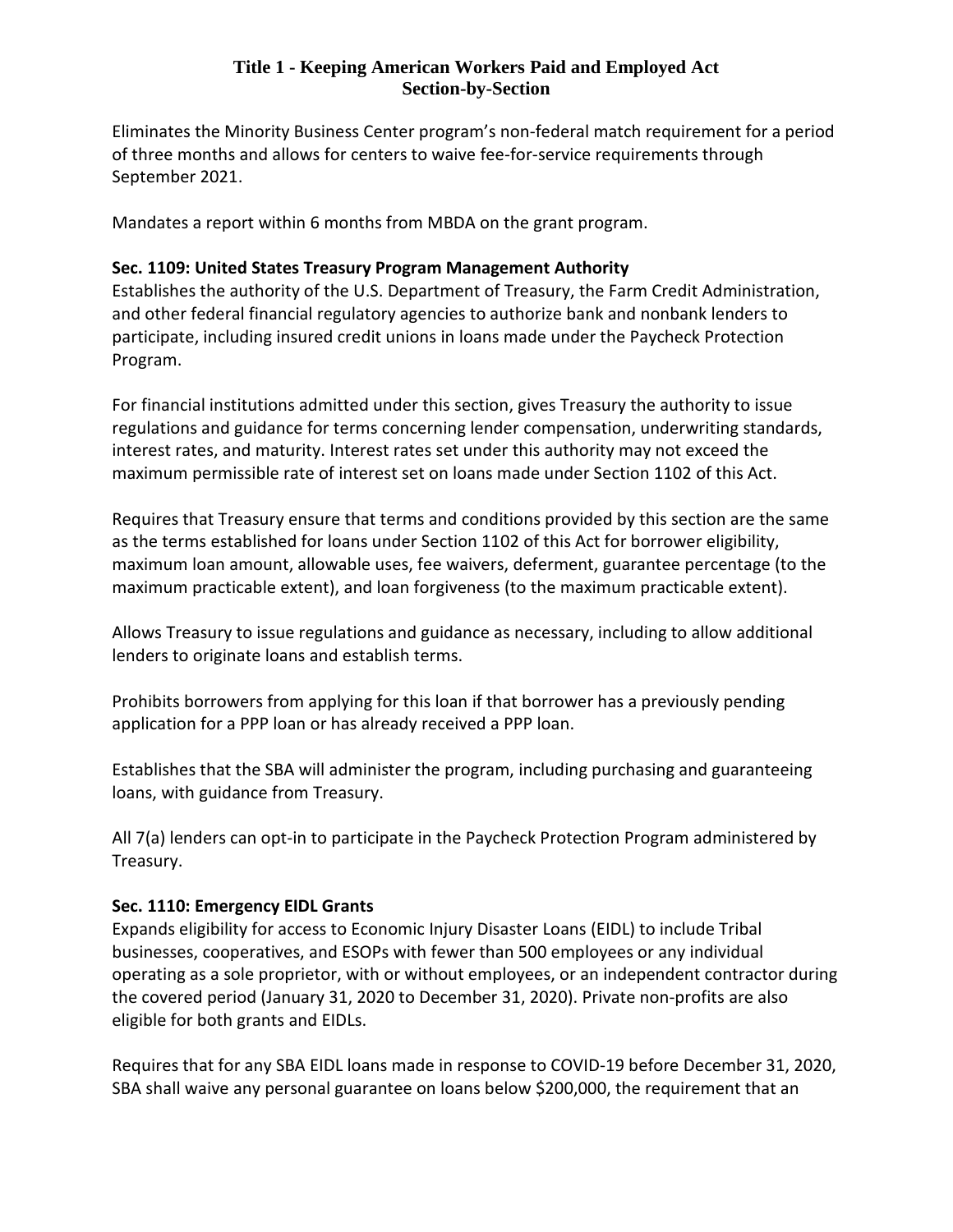applicant needs to have been in business for the 1-year period before the disaster, and the credit elsewhere requirement.

During the covered period, allows SBA to approve and offer EIDL loans based solely on an applicant's credit score, or use an alternative appropriate method for determining an applicant's ability to repay.

Establishes an Emergency Grant to allow an eligible entity who has applied for an EIDL loan in response to COVID-19 since January 31, 2020 to request an advance on that loan, of not more than \$10,000, which the SBA must distribute within 3 days.

Outlines that the emergency grant may be used for providing paid sick leave to employees, maintaining payroll, meeting increased costs to obtain materials, making rent or mortgage payments, and repaying obligations that cannot be met due to revenue losses.

Establishes that applicants shall not be required to repay advance payments, even if subsequently denied for an EIDL loan.

In advance of disbursing the advance payment, the SBA must verify that the entity is an eligible applicant for an EIDL loan. This approval shall take the form of a certification under penalty of perjury by the applicant that they are eligible.

Requires that the emergency grant be considered when determining loan forgiveness, if the applicant refinances into a Paycheck Protection Program loan.

Terminates the authority to carry out Emergency EIDL Grants on December 30, 2020.

Establishes that an emergency involving Federal primary responsibility determined to exist by the President under Section 501(b) of the Stafford Disaster Relief and Emergency Assistance Act qualifies as a new trigger for EIDL loans and, in such circumstances, the SBA Administrator shall deem that each State or subdivision has sufficient economic damage to small business concerns to qualify for assistance under this paragraph and the Administrator shall accept applications for such assistance immediately.

Adds "emergency" explicitly into other existing EIDL trigger language under Section 7(b)(2) of the Small Business Act.

## **Sec. 1111: Resources and Services Languages other than English**

Authorizes \$25 million for the SBA to offer resources and services in the ten most commonly spoken languages, other than English.

## **Sec. 1112: Subsidy for Certain Loan Payments**